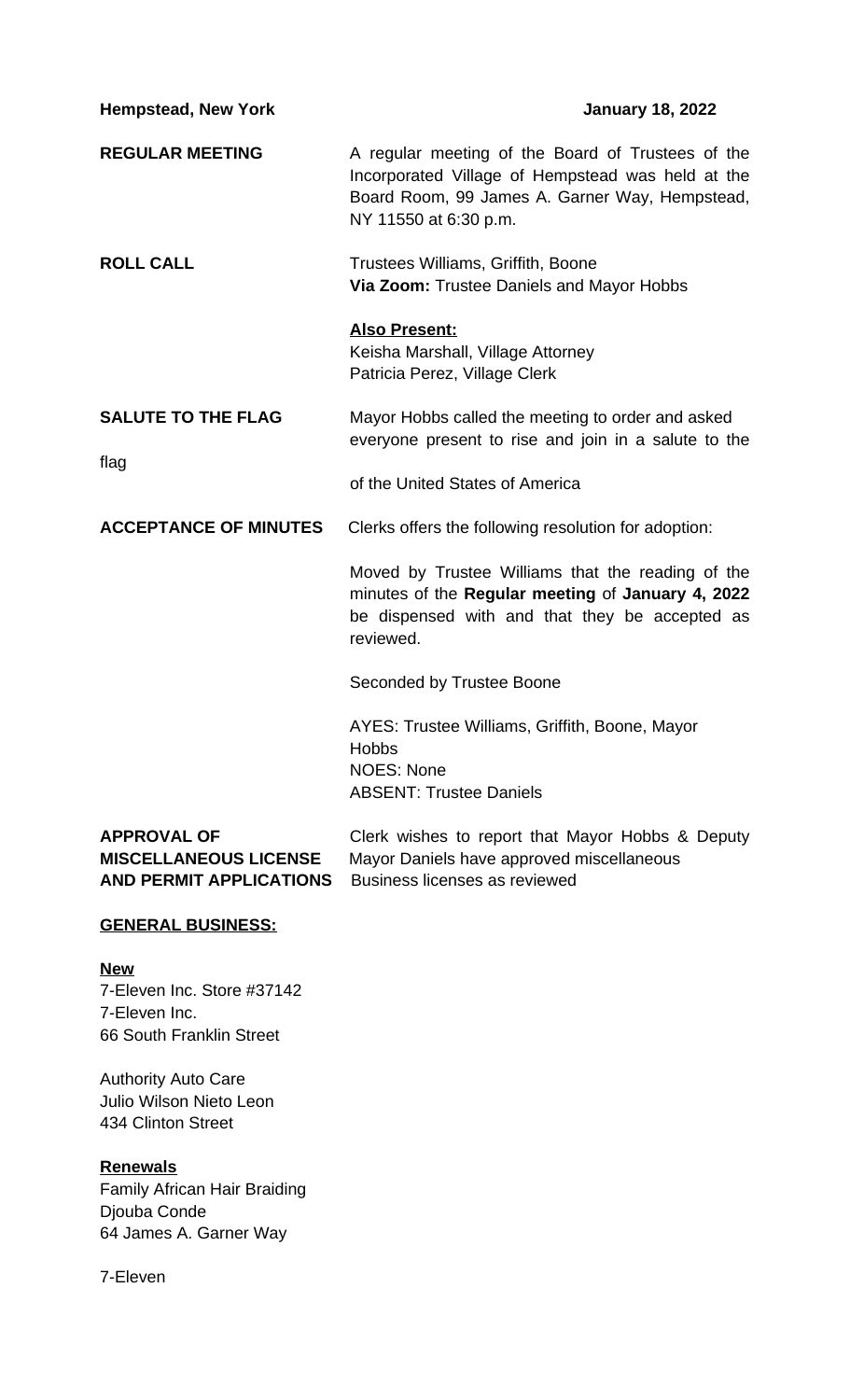Petrogas Group US Inc. 797 Peninsula Blvd.

Public Storage PS Northeast LLC 285 Peninsula Blvd

Munchys Deli Inc Mohammed Asif Fahad Asif 719 Fulton Ave

**DWI ENFORCEMENT GRANT** Clerks offers the following resolution for adoption:

**RESOLVED**, that upon the recommendation of **Kevin Colgan, Assistant Chief Police Department,** that the Board of Trustees hereby authorizes the village to enter into an agreement with Nassau County, 1550 Franklin Ave, Mineola, New York, 11501, acting for and on behalf of the Traffic Safety Board, Department of Public Works, 1194, Prospect Avenue, Westbury, New York, 11590 to receive a grant for DWI Enforcement in the amount of \$45,00000 for the period of January 1, 2021 through December 31, 2025. **To be ratified.**

Moved by Trustee Boone Seconded by Trustee Williams

AYES: Trustee Daniels, Williams, Griffith, Boone, Mayor Hobbs NOES: None

#### **MASTER ELECTRITIAN** Clerks offers the following resolution for adoption:

**RESOLVED**, that upon the recommendation of **Joe Simone, Superintendent of Building Department**, the Board of Trustees hereby approves the issuance of the following licenses:

#### **Master Electrician**

Mr. Dino Parisi 233 North Virginia Avenue Massapequa, NY, 11758

Moved by Trustee Boone Seconded by Trustee Griffith

AYES: Trustee Daniels, Williams, Griffith, Boone, Mayor Hobbs NOES: None

**RESCHEDULING** Clerks offers the following resolution for adoption:

**OF BOARD MEETING**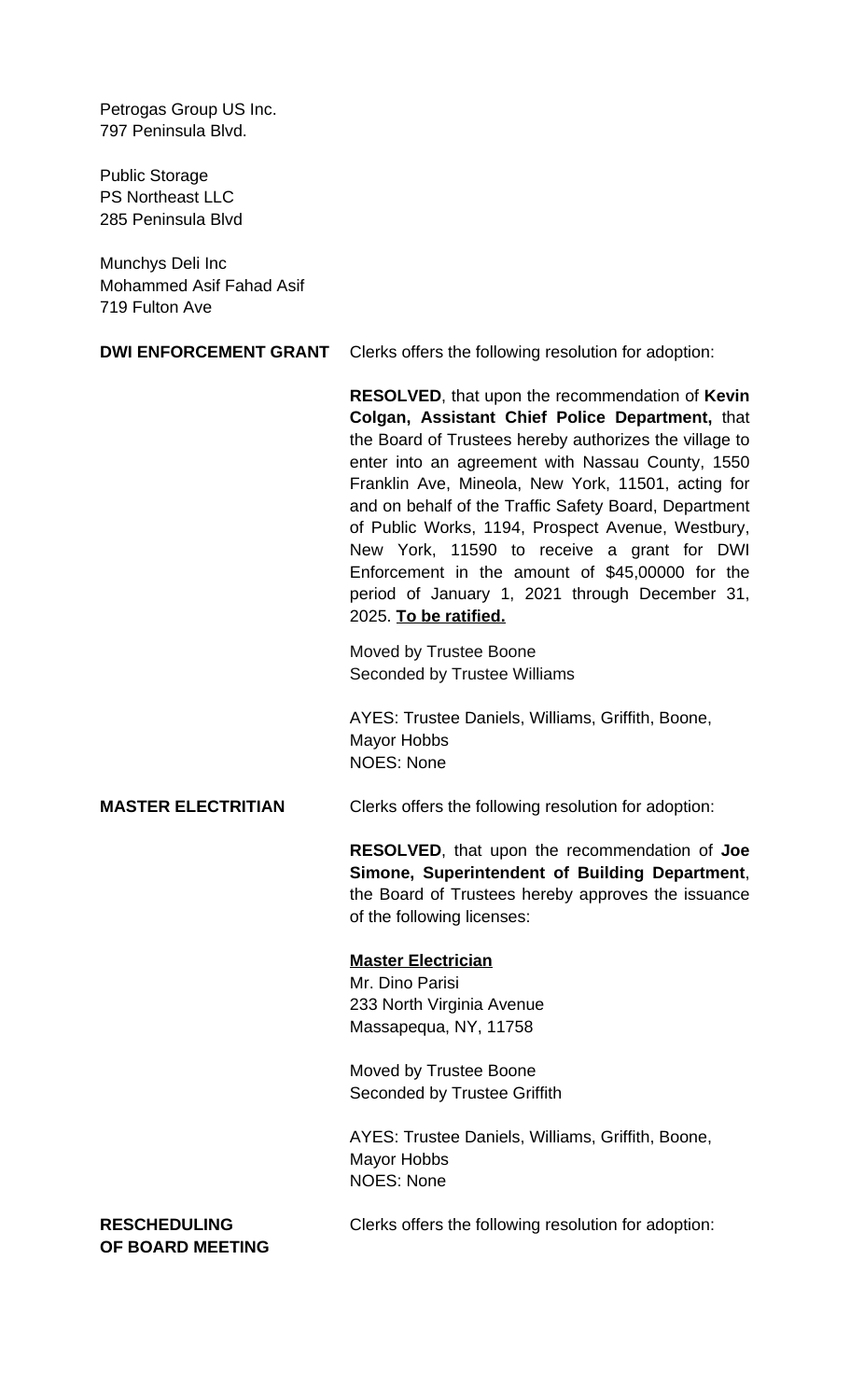**RESOLVED**, that upon the recommendation of **Patricia Perez**, **Village Clerk,** that the Board of Trustees hereby approves for the regularly scheduled meeting of the Board of Trustees to be held on **Tuesday, February 15, 2022,** at 6:30 pm **be rescheduled** to **7:00 pm**., to not conflict with Grievance Day.

Moved by Trustee Boone Seconded by Trustee Williams

AYES: Trustee Daniels, Williams, Griffith, Boone, Mayor Hobbs NOES: None

### **REAL PROPERTY TAX LAW** Clerks offers the following resolution for adoption

**RESOLVED,** that upon the recommendation of **Grace Lawrence, Senior Account of Tax Water Department** that Thursday, **May 5, 2022** be set aside as the date on which to hold a tax sale, pursuant to New York State Real Property Tax Law; Chapter 602 of the Laws of 1993, Section 6(c), as amended L. 1994, ch. 532, §9, as amended by L. 2012, ch. 154, §1, as amended by L. 2015, ch. 512, §1; and the Incorporated Village of Hempstead Code Section 119- 19, and that publication of such sale regarding unpaid **2021/22** taxes and tax liens be made for three (3) consecutive weeks prior to the actual sale date.

Moved by Trustee Boone Seconded by Trustee Williams

AYES: Trustee Daniels, Williams, Griffith, Boone, Mayor Hobbs NOES: None

**TAX ROLL 2022/23** Clerks offers the following resolution for adoption

**RESOLVED**, that upon the recommendation of **Grace Lawrence, Senior Account of Tax Water Department** that authorization is hereby granted for the transfer of the following delinquent items to the **2022/2023** Tax Roll as of **May 1, 2022:**

- All unpaid special assessments for lot cleaning, water leak charges, securing of hazardous buildings and demolitions, sidewalks, curbs and gutters, and ETPA assessments;
- All unpaid arrears, water exceeding \$10.00 incurred prior to **April 1, 2022,** plus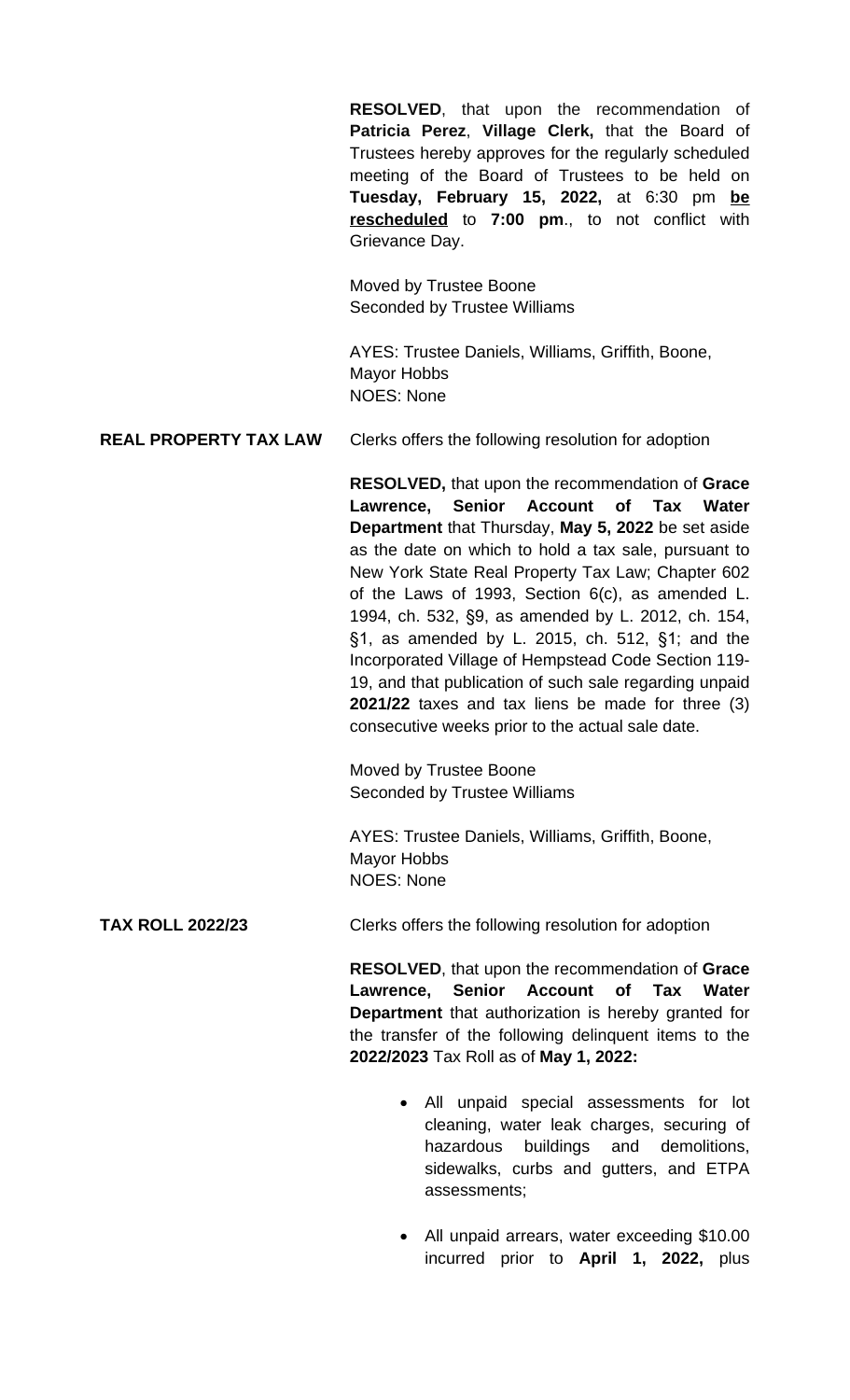penalties, and transfer charges of \$10.00 or 10 percent, whichever is greater;

• All unpaid omitted taxes.

Moved by Trustee Boone Seconded by Trustee Daniels

AYES: Trustee Daniels, Williams, Griffith, Boone, Mayor Hobbs NOES: None

**TAX SALE NOTICE** Clerks offers the following resolution for adoption

**RESOLVED**, that upon the recommendation of **Grace Lawrence**, **Senior Account of Tax Water Department** that a charge of \$15 per item be made against each parcel of property listed in the tax sale notice-advertising taxes which remain open and unpaid as of **January 31, 2022.**

Moved by Trustee Boone Seconded by Trustee Williams

AYES: Trustee Daniels, Williams, Griffith, Boone, Mayor Hobbs NOES: None

# **GRIFFITH ROA**

**TRUSTEE CLARIONA** Clerks offers the following resolution for adoption:

**WHEREAS,** the office of the State Comptroller New York State & Local Retirement System requires that the Board of Trustees review and accept calendars submitted by Village Board members to determine their pension time; and

**BE IT RESOLVED**, that the Village of Hempstead, Location 40009, hereby establishes the standard work days for elected and appointed officials and will report the days worked to the New York State and Local Employees' Retirement System (NYSLRS) based on the time keeping system record or the record of activities maintained and submitted by these officials to the Clerk's office.

**NOW THEREFORE**, the Board hereby acknowledges its reviews and acceptance of **Trustee Clariona Griffith** calendar and authorizes the forwarding of same to the Office of the State Comptroller New York State & Local Retirement System.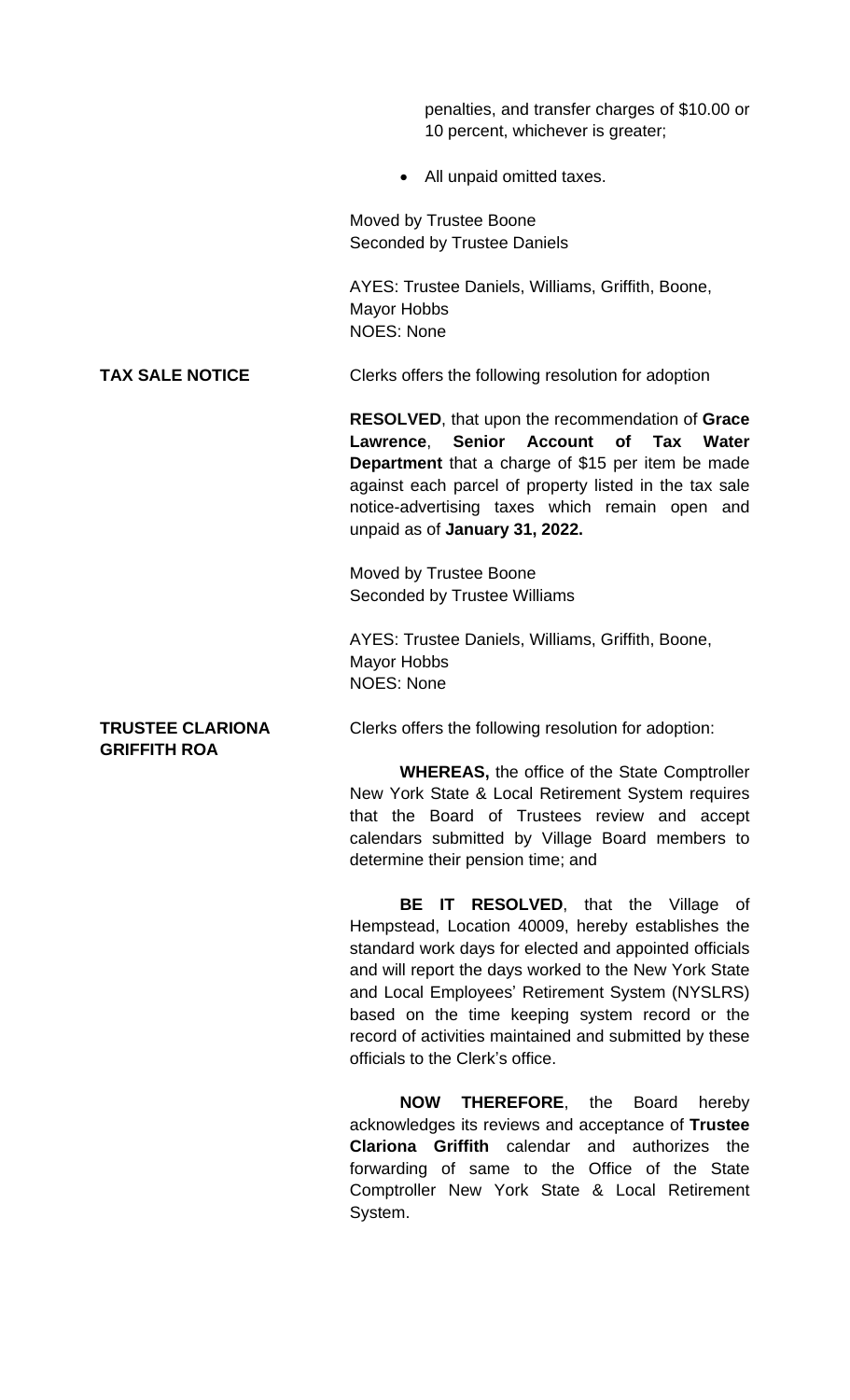Moved by Trustee Boone Seconded by Trustee Williams

AYES: Trustee Daniels, Williams, Boone, Mayor **Hobbs** NOES: None ABSTAIN: Trustee Griffith

# **WILLIAMS ROA**

**TRUSTEE JOYLETTE** Clerks offers the following resolution for adoption:

**WHEREAS,** the office of the State Comptroller New York State & Local Retirement System requires that the Board of Trustees review and accept calendars submitted by Village Board members to determine their pension time; and

**BE IT RESOLVED**, that the Village of Hempstead, Location 40009, hereby establishes the standard work days for elected and appointed officials and will report the days worked to the New York State and Local Employees' Retirement System (NYSLRS) based on the time keeping system record or the record of activities maintained and submitted by these officials to the Clerk's office.

**NOW THEREFORE**, the Board hereby acknowledges its reviews and acceptance of **Trustee Joylette Williams** calendar and authorizes the forwarding of same to the Office of the State Comptroller New York State & Local Retirement System.

Moved by Trustee Boone Seconded by Trustee Griffith

AYES: Trustee Daniels, Griffith, Boone, Mayor Hobbs NOES: None ABSTAIN: Trustee Williams

**TYPIST-CLERK, BILINGUAL** Clerks offers the following resolution for adoption:

Moved by Trustee Boone that the provisions of Local Law #1-1980, entitled Residency Requirements for certain Village employees are hereby waived for the following employee due to the Nassau County Civil Service requirements needed to fill the position of Typist-Clerk, Bilingual for the Incorporated Village of Hempstead:

### **Diego Velasco Salguero**

Seconded by Trustee Griffith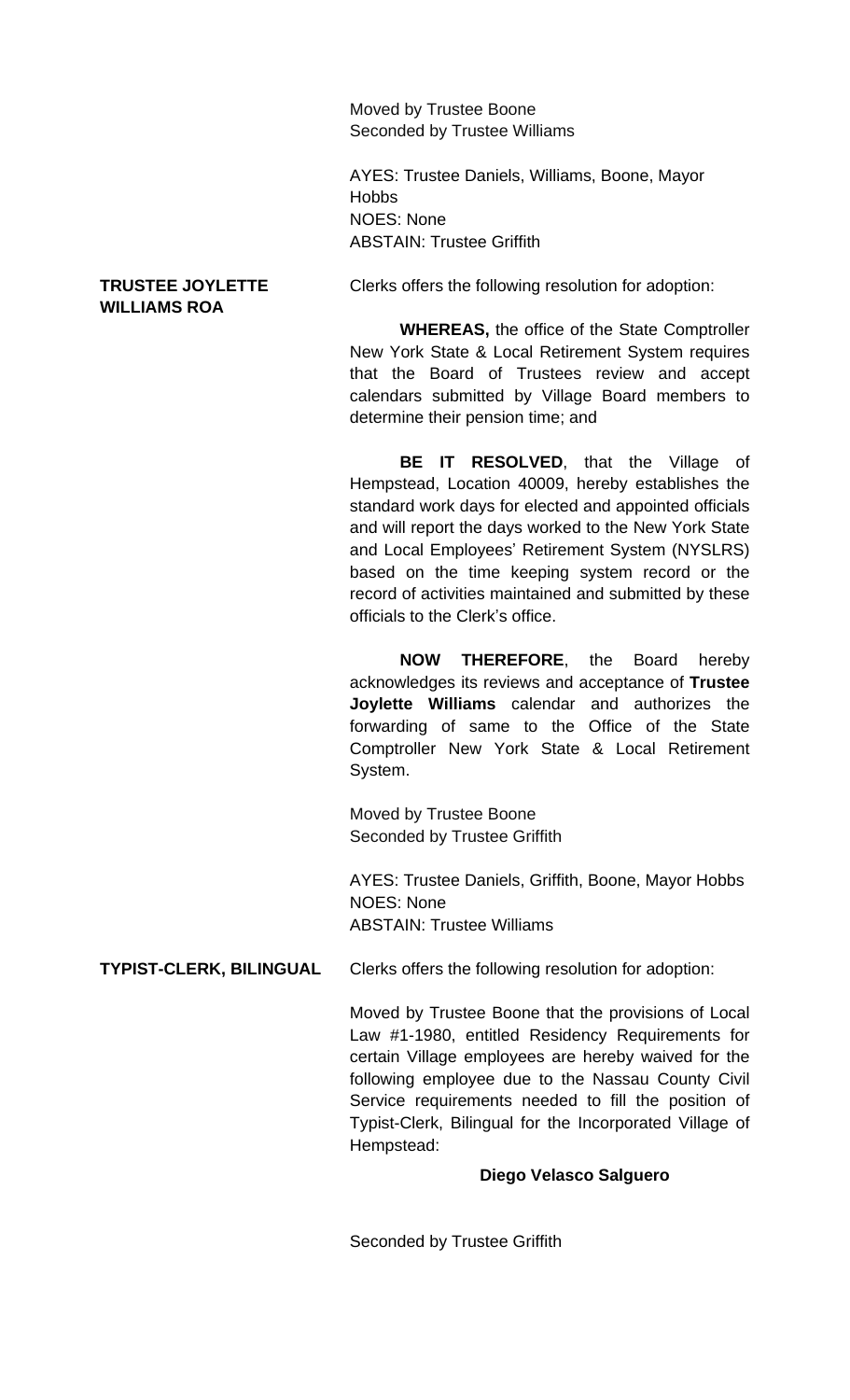|                                         | AYES: Trustee Daniels, Williams, Griffith, Boone,<br><b>Mayor Hobbs</b><br><b>NOES: None</b>                                                                                                                                                                                                                                                                 |                                 |  |
|-----------------------------------------|--------------------------------------------------------------------------------------------------------------------------------------------------------------------------------------------------------------------------------------------------------------------------------------------------------------------------------------------------------------|---------------------------------|--|
| <b>DIEGO VELASCO</b><br><b>SALGUERO</b> | Clerks offers the following resolution for adoption:<br>RESOLVED, that upon the recommendation Grace<br>Lawrence, Senior Account<br><b>of</b><br>Tax<br><b>Water</b><br><b>Department</b> , the Mayor hereby appoint and/or<br>approve the following appointment to the position of<br>Typist-Clerk, Bilingual for the Incorporated Village of<br>Hempstead. |                                 |  |
|                                         |                                                                                                                                                                                                                                                                                                                                                              |                                 |  |
| <b>Name</b>                             | Department/Title/Grade                                                                                                                                                                                                                                                                                                                                       | <b>Base Salary</b>              |  |
| Diego Velasco Salguero<br>(New Hire)    | Tax & Water<br><b>Typist Clerk, Bilingual</b><br>Grade 3/0 N                                                                                                                                                                                                                                                                                                 | \$47,756 yr<br>upon<br>Approval |  |
|                                         | Moved by Trustee Boone<br><b>Seconded by Trustee Williams</b>                                                                                                                                                                                                                                                                                                |                                 |  |
|                                         | AYES: Trustee Daniels, Williams, Griffith, Boone,<br><b>Mayor Hobbs</b><br><b>NOES: None</b>                                                                                                                                                                                                                                                                 |                                 |  |
| <b>JOSE GUERRA</b>                      | Clerks offers the following resolution for adoption:                                                                                                                                                                                                                                                                                                         |                                 |  |
|                                         | <b>RESOLVED, that upon the recommendation Frank</b><br>Germinaro, Director of Public Works, the Mayor<br>hereby appoint and/or approve the following<br>appointment to the position of Water & Sewer<br>Servicer Trainee for the Incorporated Village of<br>Hempstead.                                                                                       |                                 |  |
| <b>Name</b>                             | Department/Title/Grade                                                                                                                                                                                                                                                                                                                                       | <b>Base Salary</b>              |  |
| <b>Jose Guerra</b>                      | <b>DPW-Water &amp; Sewer</b>                                                                                                                                                                                                                                                                                                                                 | \$55,559 yr                     |  |
| (PT to FT)                              | Water & Sewer Servicer Trainee                                                                                                                                                                                                                                                                                                                               | upon                            |  |
|                                         | Grade 107/0 N                                                                                                                                                                                                                                                                                                                                                | Approval                        |  |
|                                         | Moved by Trustee Boone<br><b>Seconded by Trustee Williams</b>                                                                                                                                                                                                                                                                                                |                                 |  |
|                                         | AYES: Trustee Daniels, Williams, Griffith, Boone,<br><b>Mayor Hobbs</b><br><b>NOES: None</b>                                                                                                                                                                                                                                                                 |                                 |  |
| <b>SHAYNE WELLINGTON</b>                | Clerks offers the following resolution for adoption:                                                                                                                                                                                                                                                                                                         |                                 |  |
|                                         | RESOLVED, that upon the recommendation of Paul<br>Johnson, Police Chief, the Mayor hereby appoints<br>and/or approves the following appointment to the                                                                                                                                                                                                       |                                 |  |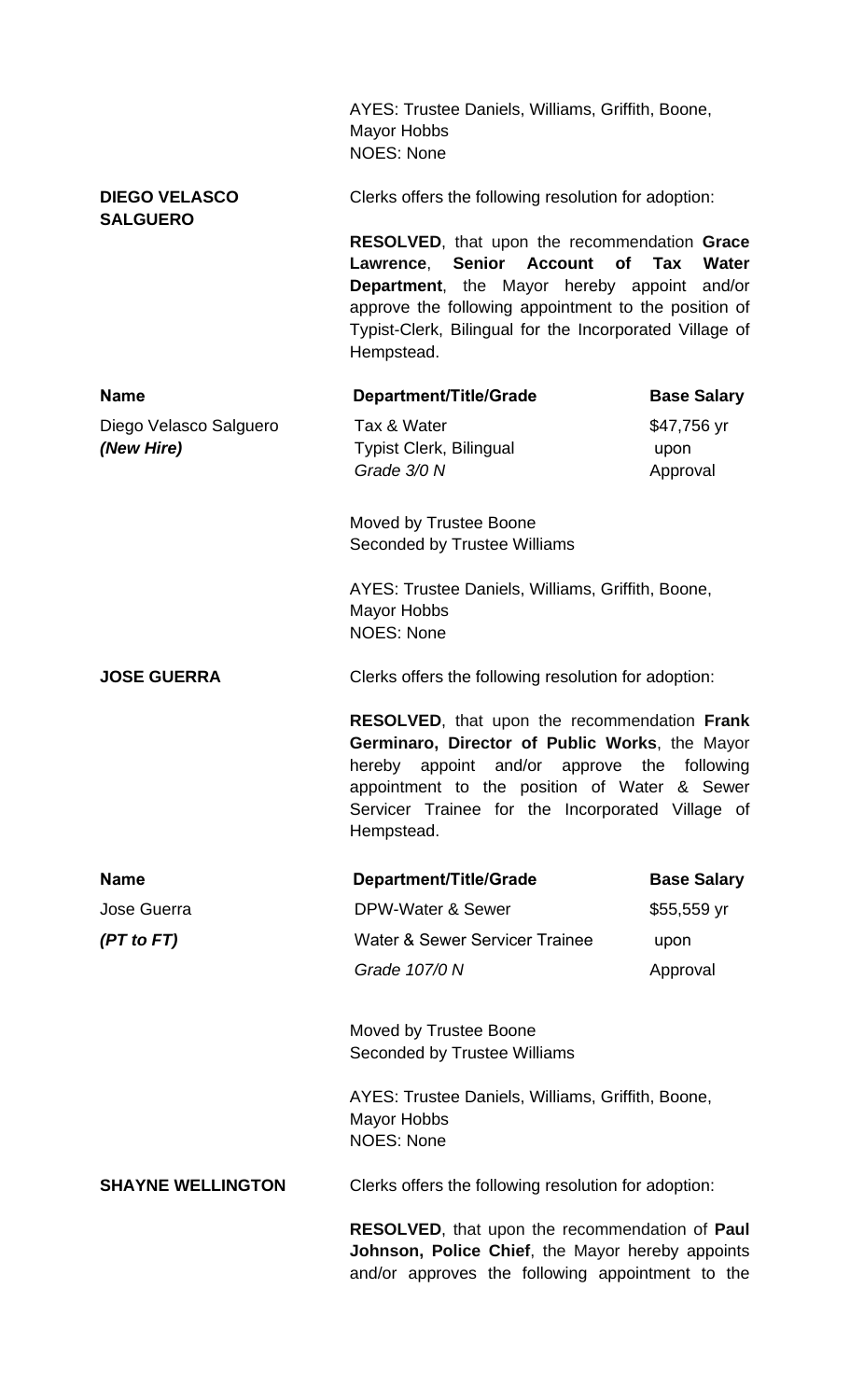position of Detective Lieutenant for the Incorporated Village of Hempstead.

| <b>Name</b><br>Shayne Wellington<br>(Promotion) | <b>Department/Title/Grade</b><br>Police<br><b>Detective Lieutenant</b>                                                                                                                                                                                                                                                                                                                                                     | <b>Base Salary</b><br>\$191,548 yr<br>upon<br>Approval |
|-------------------------------------------------|----------------------------------------------------------------------------------------------------------------------------------------------------------------------------------------------------------------------------------------------------------------------------------------------------------------------------------------------------------------------------------------------------------------------------|--------------------------------------------------------|
|                                                 | Moved by Trustee Boone<br><b>Seconded by Trustee Williams</b>                                                                                                                                                                                                                                                                                                                                                              |                                                        |
|                                                 | AYES: Trustee Daniels, Williams, Griffith, Boone,<br><b>Mayor Hobbs</b><br><b>NOES: None</b>                                                                                                                                                                                                                                                                                                                               |                                                        |
| <b>BOND GARBAGE TRUCKS</b>                      | Clerks offers the following resolution for adoption:                                                                                                                                                                                                                                                                                                                                                                       |                                                        |
| \$2,000,000                                     | <b>RESOLVED, that upon the recommendation of Joe</b><br>Gill, Village Treasurer the Board of Trustees hereby<br>approves the bond resolution authorizing<br>acquisition of garbage trucks, stating the estimated<br>maximum cost thereof is \$2,000,000, appropriating<br>said amount for such purpose, and authorizing the<br>issuance of bonds in the principal amount of<br>\$2,000,000, to finance said appropriation. | the                                                    |
|                                                 | <b>Moved by Trustee Daniels</b><br><b>Seconded by Trustee Williams</b>                                                                                                                                                                                                                                                                                                                                                     |                                                        |
|                                                 | AYES: Trustee Daniels, Williams, Griffith, Boone,<br>Mayor Hobbs<br><b>NOES: None</b>                                                                                                                                                                                                                                                                                                                                      |                                                        |
| <b>SANITARY DISTRICT</b>                        | Clerks offers the following resolution for adoption:                                                                                                                                                                                                                                                                                                                                                                       |                                                        |
| <b>NO.6</b>                                     | <b>RESOLVED,</b> that upon the recommendation of<br>Keisha Marshall, Village Attorney, the Board of<br>Trustees hereby approves to enter into a purchase<br>agreement with Sanitary District No. 6, Town of<br>Hempstead, 80 Cherry Valley Ave., West Hempstead,<br>NY for the purchase of four (4) Sanitation Trucks for<br>the total price of \$55,000.00                                                                |                                                        |
|                                                 | Moved by Trustee Boone<br>Seconded by Trustee Williams                                                                                                                                                                                                                                                                                                                                                                     |                                                        |
|                                                 | AYES: Trustee Daniels, Williams, Griffith, Boone,<br><b>Mayor Hobbs</b><br><b>NOES: None</b>                                                                                                                                                                                                                                                                                                                               |                                                        |
| <b>TOWN OF HEMPSTEAD</b>                        | Clerks offers the following resolution for adoption:                                                                                                                                                                                                                                                                                                                                                                       |                                                        |
|                                                 | <b>RESOLVED,</b> that upon the recommendation<br>Keisha Marshall, Village Attorney, the Board of                                                                                                                                                                                                                                                                                                                           | of                                                     |